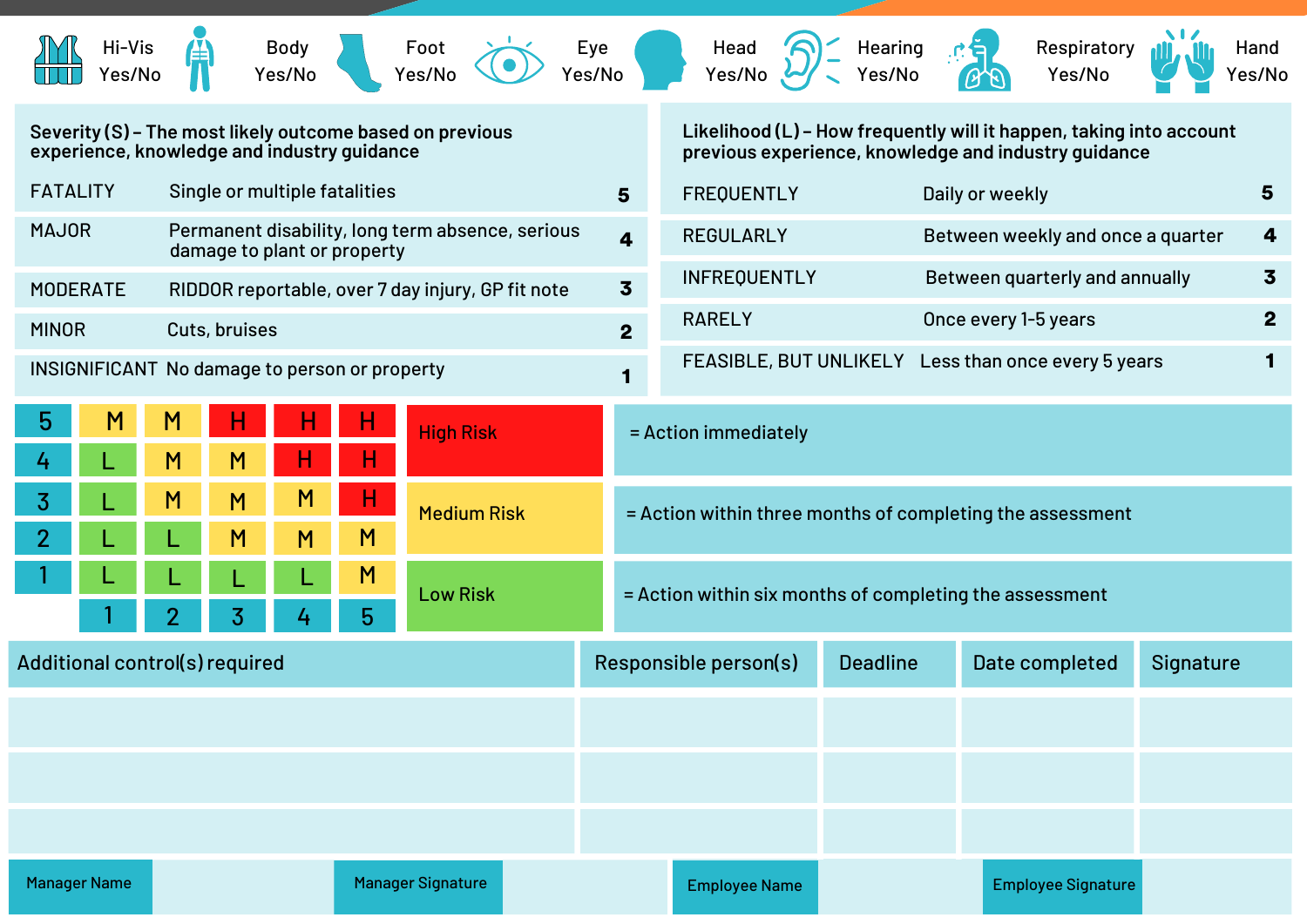## **RISK ASSESSMENT**

## **love Admin**

| <b>ACTIVITY /</b><br><b>PERSON</b> |                                   |                                           | <b>ASSESSOR</b>                            |                 |                                   | <b>ISSUE DATE</b>                                      |                                |                    |  |  |  |
|------------------------------------|-----------------------------------|-------------------------------------------|--------------------------------------------|-----------------|-----------------------------------|--------------------------------------------------------|--------------------------------|--------------------|--|--|--|
| <b>LOCATION</b>                    |                                   |                                           | <b>REFERENCE</b><br><b>NUMBER</b>          |                 |                                   | <b>REVISION DATE</b>                                   |                                |                    |  |  |  |
| <b>HAZARDS</b>                     | <b>PERSONS</b><br><b>AFFECTED</b> | <b>LIKELY HARM /</b><br><b>ILL HEALTH</b> | <b>EXISTING CONTROL</b><br><b>MEASURES</b> | <b>SEVERITY</b> | <b>LIKELIHOOOD</b><br>RISK RATING | <b>ADDITIONAL</b><br><b>CONTROL</b><br><b>MEASURES</b> | LIKELIHOOOD<br><b>SEVERITY</b> | <b>RISK RATING</b> |  |  |  |
|                                    |                                   |                                           |                                            |                 |                                   |                                                        |                                |                    |  |  |  |
|                                    |                                   |                                           |                                            |                 |                                   |                                                        |                                |                    |  |  |  |
|                                    |                                   |                                           |                                            |                 |                                   |                                                        |                                |                    |  |  |  |
|                                    |                                   |                                           |                                            |                 |                                   |                                                        |                                |                    |  |  |  |
|                                    |                                   |                                           |                                            |                 |                                   |                                                        |                                |                    |  |  |  |